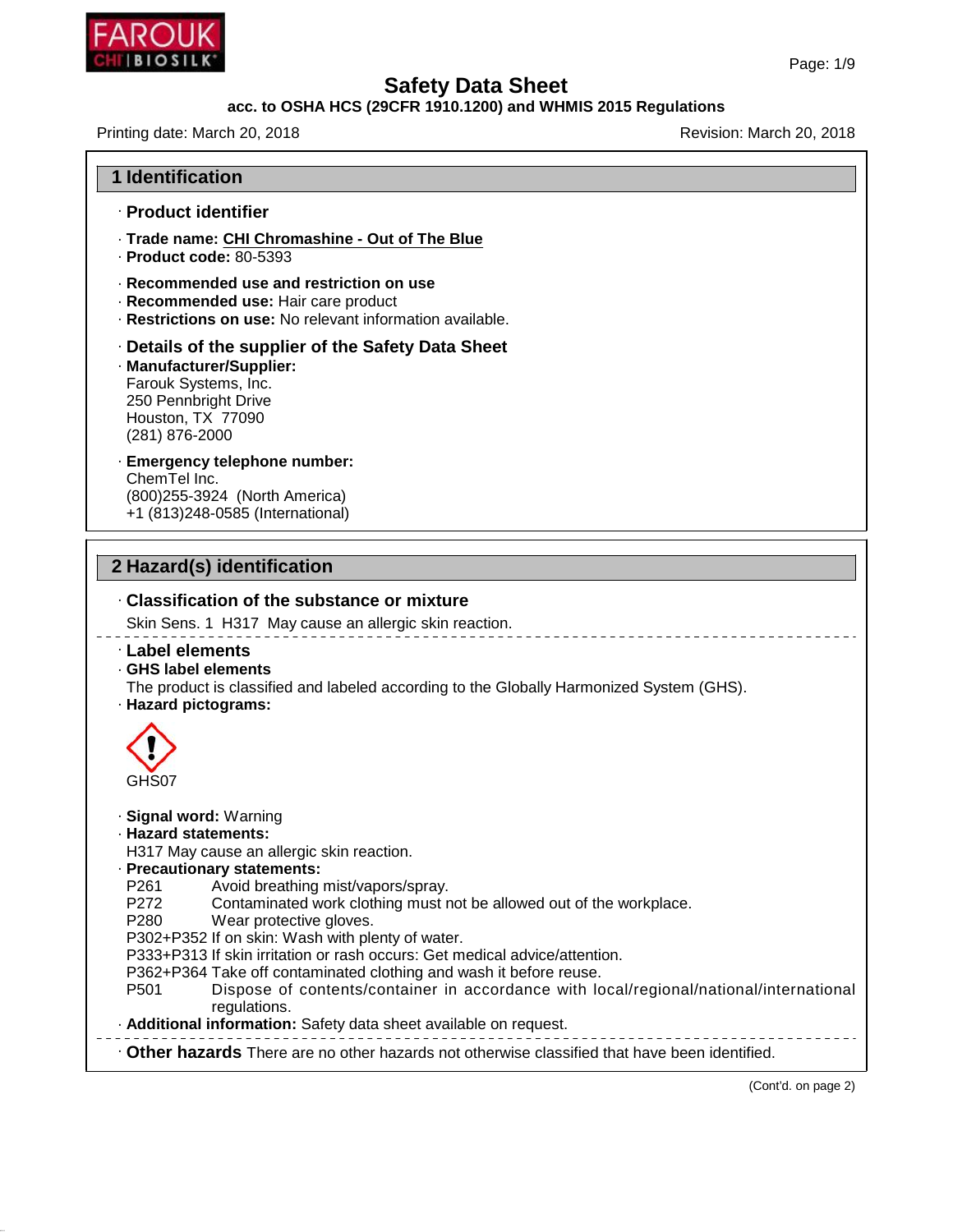

# **acc. to OSHA HCS (29CFR 1910.1200) and WHMIS 2015 Regulations**

Printing date: March 20, 2018 **Printing date: March 20, 2018** Revision: March 20, 2018

#### **Trade name: CHI Chromashine - Out of The Blue**

(Cont'd. of page 1)

| <b>Components:</b> |                                                                                                                                          |         |
|--------------------|------------------------------------------------------------------------------------------------------------------------------------------|---------|
|                    | 68439-49-6   Polyethylene glycol 1100 mono(C16-C18) ethers<br>$\leftrightarrow$ Eye Dam. 1, H318<br>$\leftrightarrow$ Acute Tox. 4, H302 | $< 5\%$ |
|                    | $\overline{56-81-5}$ glycerol                                                                                                            | $< 5\%$ |
|                    | 122-99-6 2-phenoxyethanol<br>Acute Tox. 4, H302; Eye Irrit. 2A, H319                                                                     | $1\%$   |
|                    | 67-63-0 propan-2-ol<br><b>Elam. Liq. 2, H225</b><br>$\bullet$ Eye Irrit. 2A, H319; STOT SE 3, H336                                       | < 0.25% |
|                    | 138-86-3 limonene<br><b>Elam. Lig. 3, H226</b><br>Skin Irrit. 2, H315; Skin Sens. 1, H317                                                | < 0.25% |
|                    | 74578-10-2 HC Blue No. 15<br>STOT RE 2, H373<br>Eye Dam. 1, H318                                                                         | < 0.25% |

## **4 First-aid measures**

#### · **Description of first aid measures**

· **After inhalation:**

Unlikely route of exposure.

- Supply fresh air; consult doctor in case of complaints.
- · **After skin contact:**

Product is manufactured for topical use. If irritation occurs, discontinue use and wash affected area with soap and water.

Seek medical treatment in case of complaints.

· **After eye contact:**

Remove contact lenses if worn.

Rinse opened eye for several minutes under running water. If symptoms persist, consult a doctor.

· **After swallowing:**

Rinse out mouth and then drink plenty of water.

Do not induce vomiting; immediately call for medical help.

- · **Most important symptoms and effects, both acute and delayed:** May cause gastro-intestinal irritation if ingested. Allergic reactions
- · **Indication of any immediate medical attention and special treatment needed:** If medical advice is needed, have product container or label at hand. Contains limonene. May produce an allergic reaction.

**5 Fire-fighting measures**

46.1.6.1

(Cont'd. on page 3)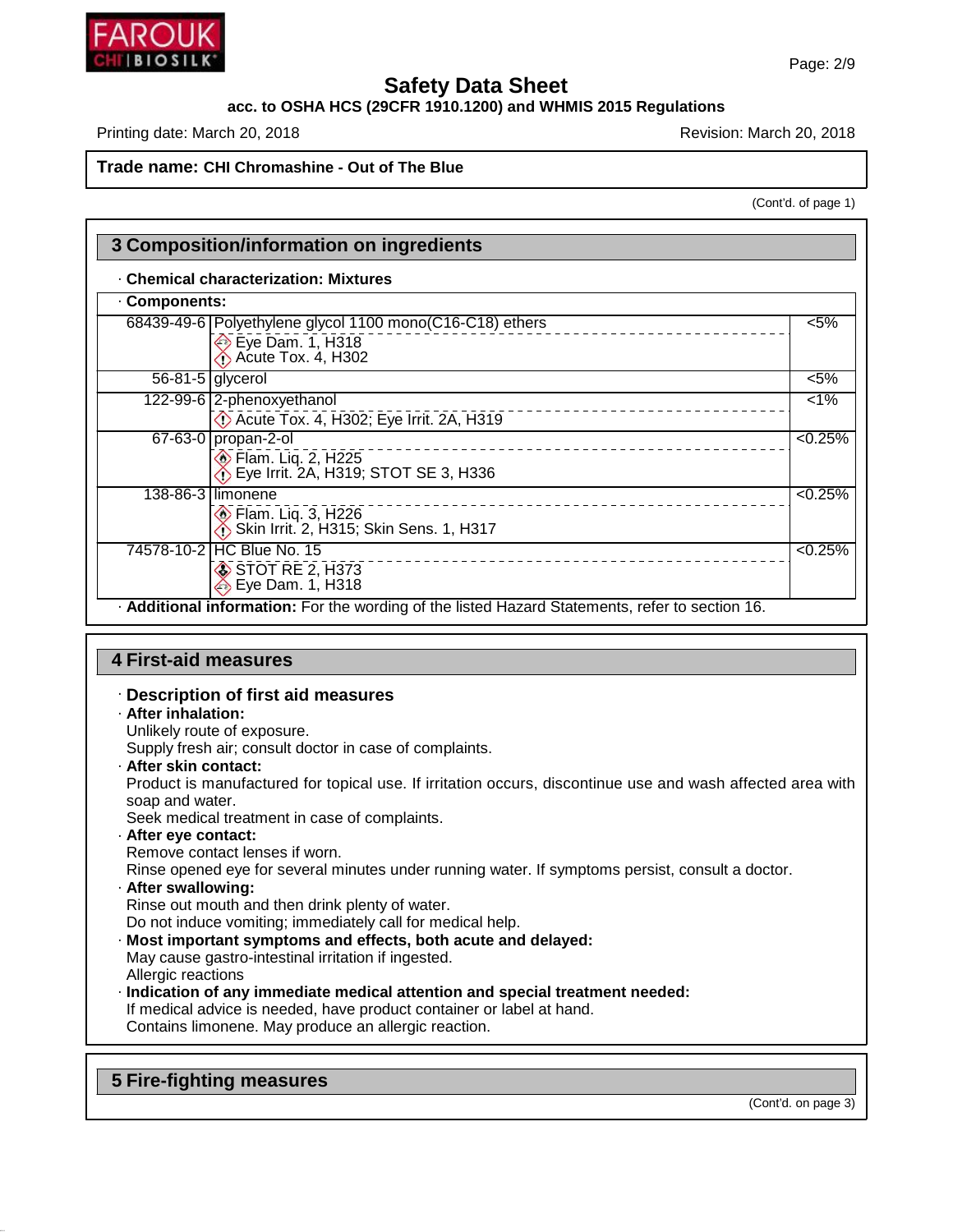

## **acc. to OSHA HCS (29CFR 1910.1200) and WHMIS 2015 Regulations**

Printing date: March 20, 2018 **Printing date: March 20, 2018** Revision: March 20, 2018

**Trade name: CHI Chromashine - Out of The Blue**

(Cont'd. of page 2)

· **Extinguishing media** · **Suitable extinguishing agents:** The product is not flammable. Use fire fighting measures that suit the environment. · **For safety reasons unsuitable extinguishing agents:** None.

· **Special hazards arising from the substance or mixture** Formation of toxic gases is possible during heating or in case of fire.

- · **Advice for firefighters**
- · **Protective equipment:** Wear self-contained respiratory protective device. Wear fully protective suit.

#### **6 Accidental release measures**

- · **Personal precautions, protective equipment and emergency procedures** Use personal protective equipment as required. Ensure adequate ventilation.
- · **Environmental precautions** Avoid release to the environment.
- · **Methods and material for containment and cleaning up** Towel or mop up material and collect in a suitable container. For larger spills, add sawdust, chalk or other inert binding material, then sweep up and discard. Dispose of the collected material according to regulations.
- · **Reference to other sections** See Section 7 for information on safe handling. See Section 8 for information on personal protection equipment. See Section 13 for disposal information.

# **7 Handling and storage**

- · **Handling**
- · **Precautions for safe handling:** Keep out of reach of children.
- · **Information about protection against explosions and fires:** No special measures required.
- · **Conditions for safe storage, including any incompatibilities**
- · **Requirements to be met by storerooms and receptacles:** Store in cool, dry conditions in well sealed receptacles.
- · **Information about storage in one common storage facility:** No special requirements.
- · **Specific end use(s)** No relevant information available.

# **8 Exposure controls/personal protection**

· **Control parameters**

· **Components with limit values that require monitoring at the workplace:**

#### **56-81-5 glycerol**

46.1.6.1

PEL (USA) | Long-term value: 15<sup>\*</sup> 5<sup>\*\*</sup> mg/m<sup>3</sup>

(Cont'd. on page 4)

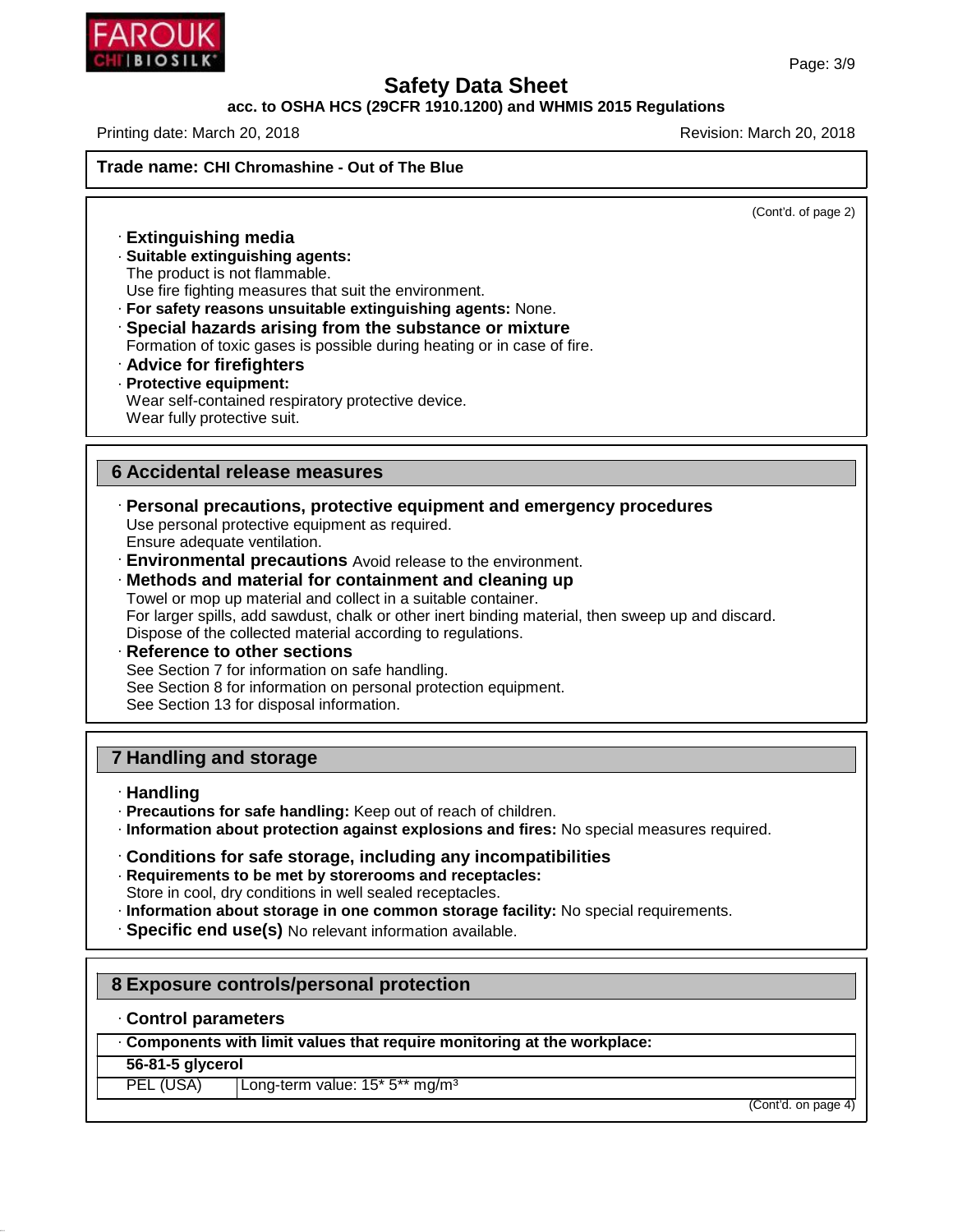

46.1.6.1

# **Safety Data Sheet**

## **acc. to OSHA HCS (29CFR 1910.1200) and WHMIS 2015 Regulations**

Printing date: March 20, 2018 **Printing date: March 20, 2018** 

**Trade name: CHI Chromashine - Out of The Blue**

|                                                    | (Cont'd. of page 3)                                                                                                                                                                                                                                                                                                                                                                                                                                                                                                                                                                                                                                                                                                                                                                                                      |
|----------------------------------------------------|--------------------------------------------------------------------------------------------------------------------------------------------------------------------------------------------------------------------------------------------------------------------------------------------------------------------------------------------------------------------------------------------------------------------------------------------------------------------------------------------------------------------------------------------------------------------------------------------------------------------------------------------------------------------------------------------------------------------------------------------------------------------------------------------------------------------------|
|                                                    | mist; *total dust **respirable fraction                                                                                                                                                                                                                                                                                                                                                                                                                                                                                                                                                                                                                                                                                                                                                                                  |
| TLV (USA)                                          | TLV withdrawn-insufficient data human occup. exp.                                                                                                                                                                                                                                                                                                                                                                                                                                                                                                                                                                                                                                                                                                                                                                        |
| EL (Canada)                                        | Long-term value: 10* 3** mg/m <sup>3</sup>                                                                                                                                                                                                                                                                                                                                                                                                                                                                                                                                                                                                                                                                                                                                                                               |
|                                                    | *mist; **mist, respirable                                                                                                                                                                                                                                                                                                                                                                                                                                                                                                                                                                                                                                                                                                                                                                                                |
| EV (Canada)                                        | Long-term value: 10 mg/m <sup>3</sup>                                                                                                                                                                                                                                                                                                                                                                                                                                                                                                                                                                                                                                                                                                                                                                                    |
|                                                    | LMPE (Mexico) Long-term value: 10 mg/m <sup>3</sup>                                                                                                                                                                                                                                                                                                                                                                                                                                                                                                                                                                                                                                                                                                                                                                      |
|                                                    | 122-99-6 2-phenoxyethanol                                                                                                                                                                                                                                                                                                                                                                                                                                                                                                                                                                                                                                                                                                                                                                                                |
| EV (Canada)                                        | Long-term value: 141 mg/m <sup>3</sup> , 25 ppm<br><b>Skin</b>                                                                                                                                                                                                                                                                                                                                                                                                                                                                                                                                                                                                                                                                                                                                                           |
| 67-63-0 propan-2-ol                                |                                                                                                                                                                                                                                                                                                                                                                                                                                                                                                                                                                                                                                                                                                                                                                                                                          |
| PEL (USA)                                          | Long-term value: 980 mg/m <sup>3</sup> , 400 ppm                                                                                                                                                                                                                                                                                                                                                                                                                                                                                                                                                                                                                                                                                                                                                                         |
| REL (USA)                                          | Short-term value: 1225 mg/m <sup>3</sup> , 500 ppm                                                                                                                                                                                                                                                                                                                                                                                                                                                                                                                                                                                                                                                                                                                                                                       |
|                                                    | Long-term value: 980 mg/m <sup>3</sup> , 400 ppm                                                                                                                                                                                                                                                                                                                                                                                                                                                                                                                                                                                                                                                                                                                                                                         |
| TLV (USA)                                          | Short-term value: 984 mg/m <sup>3</sup> , 400 ppm                                                                                                                                                                                                                                                                                                                                                                                                                                                                                                                                                                                                                                                                                                                                                                        |
|                                                    | Long-term value: 492 mg/m <sup>3</sup> , 200 ppm<br>BEI                                                                                                                                                                                                                                                                                                                                                                                                                                                                                                                                                                                                                                                                                                                                                                  |
| EL (Canada)                                        | Short-term value: 400 ppm                                                                                                                                                                                                                                                                                                                                                                                                                                                                                                                                                                                                                                                                                                                                                                                                |
|                                                    | Long-term value: 200 ppm                                                                                                                                                                                                                                                                                                                                                                                                                                                                                                                                                                                                                                                                                                                                                                                                 |
| EV (Canada)                                        | Short-term value: 400 ppm                                                                                                                                                                                                                                                                                                                                                                                                                                                                                                                                                                                                                                                                                                                                                                                                |
|                                                    | Long-term value: 200 ppm                                                                                                                                                                                                                                                                                                                                                                                                                                                                                                                                                                                                                                                                                                                                                                                                 |
| LMPE (Mexico)                                      | Short-term value: 400 ppm                                                                                                                                                                                                                                                                                                                                                                                                                                                                                                                                                                                                                                                                                                                                                                                                |
|                                                    | Long-term value: 200 ppm                                                                                                                                                                                                                                                                                                                                                                                                                                                                                                                                                                                                                                                                                                                                                                                                 |
|                                                    | A4, IBE                                                                                                                                                                                                                                                                                                                                                                                                                                                                                                                                                                                                                                                                                                                                                                                                                  |
| 138-86-3 limonene                                  |                                                                                                                                                                                                                                                                                                                                                                                                                                                                                                                                                                                                                                                                                                                                                                                                                          |
| <b>WEEL (USA)</b>                                  | Long-term value: 30 ppm                                                                                                                                                                                                                                                                                                                                                                                                                                                                                                                                                                                                                                                                                                                                                                                                  |
|                                                    | · Ingredients with biological limit values:                                                                                                                                                                                                                                                                                                                                                                                                                                                                                                                                                                                                                                                                                                                                                                              |
| 67-63-0 propan-2-ol                                |                                                                                                                                                                                                                                                                                                                                                                                                                                                                                                                                                                                                                                                                                                                                                                                                                          |
| BEI (USA) 40 mg/L                                  |                                                                                                                                                                                                                                                                                                                                                                                                                                                                                                                                                                                                                                                                                                                                                                                                                          |
|                                                    | Medium: urine<br>Time: end of shift at end of workweek                                                                                                                                                                                                                                                                                                                                                                                                                                                                                                                                                                                                                                                                                                                                                                   |
|                                                    | Parameter: Acetone (background, nonspecific)                                                                                                                                                                                                                                                                                                                                                                                                                                                                                                                                                                                                                                                                                                                                                                             |
| <b>Exposure controls</b><br>· Protection of hands: | · General protective and hygienic measures:<br>The usual precautionary measures for handling chemicals should be followed.<br>Keep away from foodstuffs, beverages and feed.<br>Wash hands before breaks and at the end of work.<br>· Engineering controls: No relevant information available.<br>· Breathing equipment: Not required under normal conditions of use.<br>Not required under normal conditions of use.<br>Wear protective gloves to handle contents of damaged or leaking units.<br>Gloves are advised for repeated or prolonged contact.<br>· Eye protection: Follow relevant national guidelines concerning the use of protective eyewear.<br>· Body protection: Not required under normal conditions of use.<br>. Limitation and supervision of exposure into the environment No special requirements. |
|                                                    | (Cont'd. on page 5)                                                                                                                                                                                                                                                                                                                                                                                                                                                                                                                                                                                                                                                                                                                                                                                                      |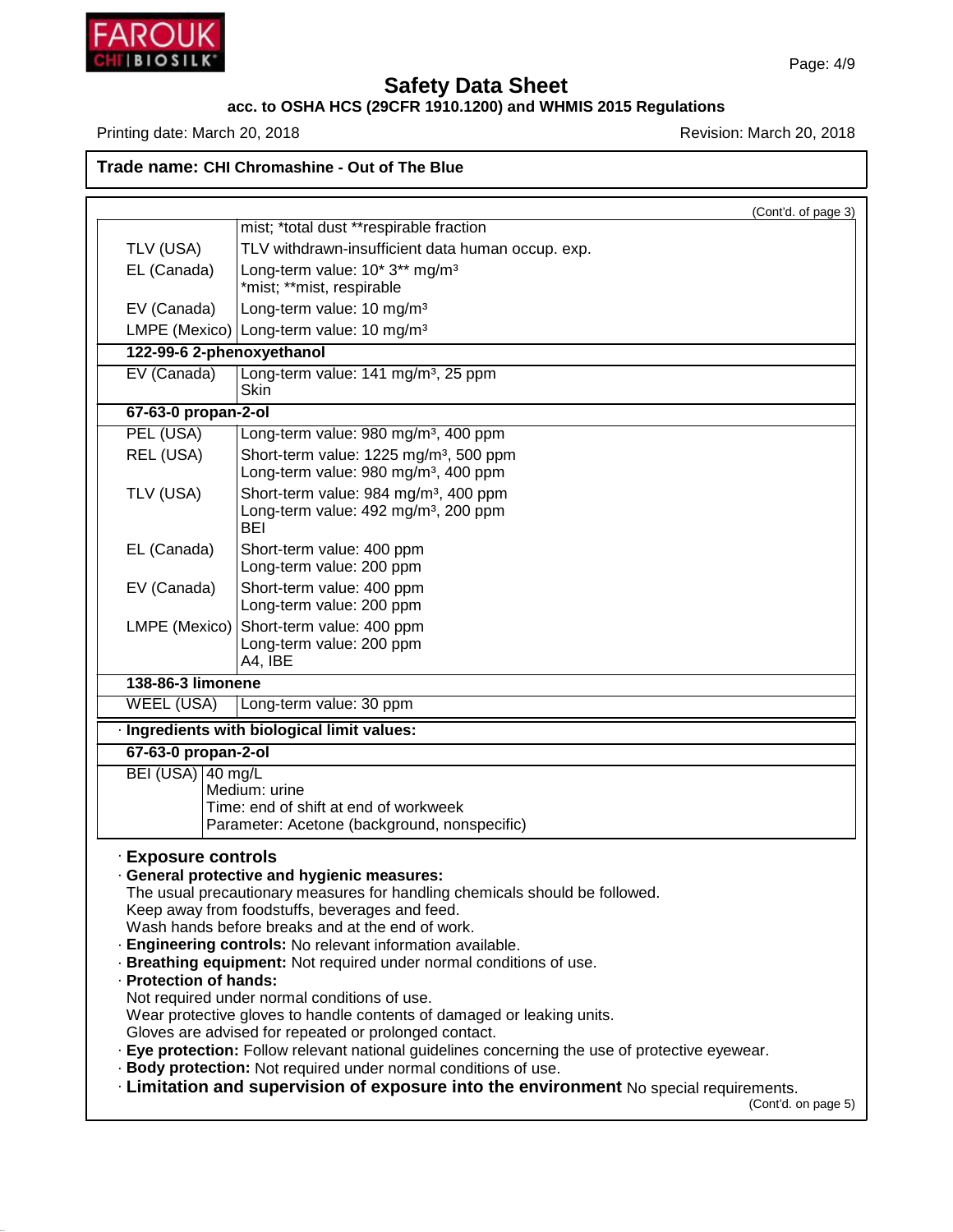**acc. to OSHA HCS (29CFR 1910.1200) and WHMIS 2015 Regulations**

Printing date: March 20, 2018 **Printing date: March 20, 2018** Revision: March 20, 2018

**Trade name: CHI Chromashine - Out of The Blue**

· **Risk management measures** No special requirements.

# **9 Physical and chemical properties**

| · Information on basic physical and chemical properties<br>· Appearance: |                                               |
|--------------------------------------------------------------------------|-----------------------------------------------|
| Form:                                                                    | Cream.                                        |
| Color:                                                                   | Blue                                          |
| · Odor:                                                                  | Pleasant                                      |
| . Odor threshold:                                                        | Not determined.                               |
|                                                                          |                                               |
| $\cdot$ pH-value at 25 °C (77 °F):                                       | $4.0 - 5.0$                                   |
| · Melting point/Melting range:                                           | Not determined.                               |
| · Boiling point/Boiling range:                                           | Not determined.                               |
| · Flash point:                                                           | Not applicable.                               |
| · Flammability (solid, gaseous):                                         | Not applicable.                               |
| · Auto-ignition temperature:                                             | Not determined.                               |
| · Decomposition temperature:                                             | Not determined.                               |
| · Danger of explosion:                                                   | Product does not present an explosion hazard. |
| <b>Explosion limits</b>                                                  |                                               |
| Lower:                                                                   | Not determined.                               |
| Upper:                                                                   | Not determined.                               |
| Oxidizing properties:                                                    | Non-oxidizing.                                |
|                                                                          |                                               |
| · Vapor pressure:                                                        | Not determined.                               |
| · Density:                                                               |                                               |
| <b>Relative density:</b>                                                 | $0.99 - 1.01$                                 |
| Vapor density:                                                           | Not determined.                               |
| <b>Evaporation rate:</b>                                                 | Not determined.                               |
| · Solubility in / Miscibility with                                       |                                               |
| Water:                                                                   | Fully miscible.                               |
| · Partition coefficient (n-octanol/water): Not determined.               |                                               |
| · Viscosity                                                              |                                               |
| Dynamic at 25 °C (77 °F):                                                | 4000-6000 cps (DV-I, Sp#6, 100RPM, 30sec)     |
| Kinematic:                                                               | Not determined.                               |
| <b>Other information</b>                                                 | No relevant information available.            |
|                                                                          |                                               |

# **10 Stability and reactivity**

46.1.6.1

· **Reactivity:** No relevant information available.

· **Chemical stability:** Stable under normal temperatures and pressures.

· **Thermal decomposition / conditions to be avoided:**

(Cont'd. on page 6)



(Cont'd. of page 4)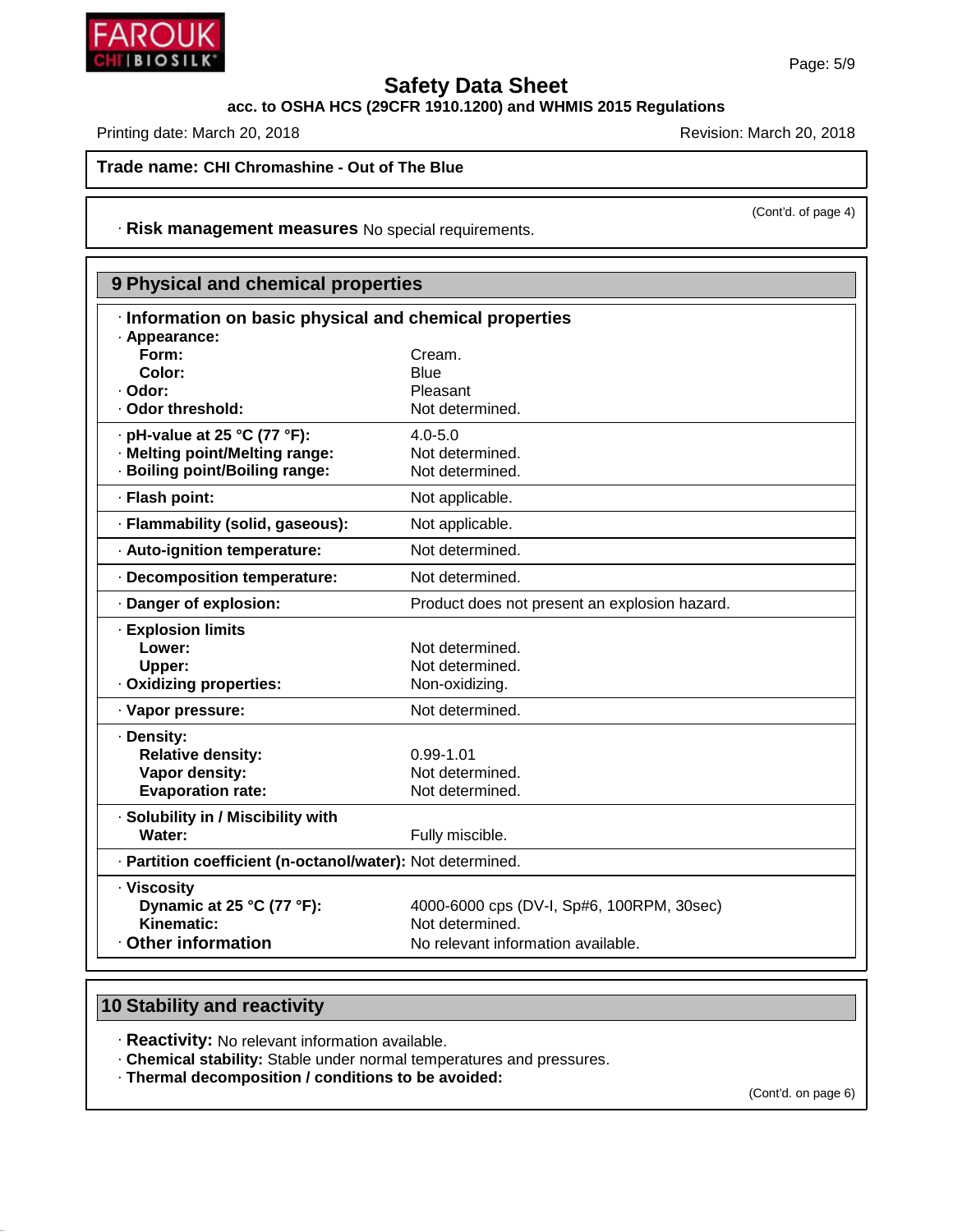# **acc. to OSHA HCS (29CFR 1910.1200) and WHMIS 2015 Regulations**

Printing date: March 20, 2018 **Printing date: March 20, 2018** Revision: March 20, 2018

**Trade name: CHI Chromashine - Out of The Blue**

(Cont'd. of page 5)

No decomposition if used and stored according to specifications.

## · **Possibility of hazardous reactions**

Reacts with strong oxidizing agents. Reacts with strong alkali. Toxic fumes may be released if heated above the decomposition point.

· **Conditions to avoid** Excessive heat.

· **Incompatible materials** No relevant information available.

# · **Hazardous decomposition products**

Under fire conditions only: Carbon monoxide and carbon dioxide Nitrogen oxides (NOx)

# **11 Toxicological information**

# · **Information on toxicological effects**

· **Acute toxicity:** Based on available data, the classification criteria are not met.

#### · **LD/LC50 values that are relevant for classification:**

#### **68439-49-6 Polyethylene glycol 1100 mono(C16-C18) ethers**

Oral LD50 1,260 mg/kg (rat)

#### · **Primary irritant effect:**

· **On the skin:** Based on available data, the classification criteria are not met.

· **On the eye:** Based on available data, the classification criteria are not met.

#### · **Sensitization:**

Sensitizing effect by skin contact is possible with prolonged exposure.

Contains limonene. May produce an allergic reaction.

#### · **IARC (International Agency for Research on Cancer):**

Present in trace quantities.

13463-67-7 titanium dioxide 2B

#### · **NTP (National Toxicology Program):**

None of the ingredients are listed.

#### · **OSHA-Ca (Occupational Safety & Health Administration):**

None of the ingredients are listed.

#### · **Probable route(s) of exposure:**

Ingestion.

46.1.6.1

- Eye contact.
- Skin contact.
- · **Germ cell mutagenicity:** Based on available data, the classification criteria are not met.
- · **Carcinogenicity:** Based on available data, the classification criteria are not met.
- · **Reproductive toxicity:** Based on available data, the classification criteria are not met.
- · **STOT-single exposure:** Based on available data, the classification criteria are not met.
- · **STOT-repeated exposure:** Based on available data, the classification criteria are not met.
- · **Aspiration hazard:** Based on available data, the classification criteria are not met.

**12 Ecological information**

(Cont'd. on page 7)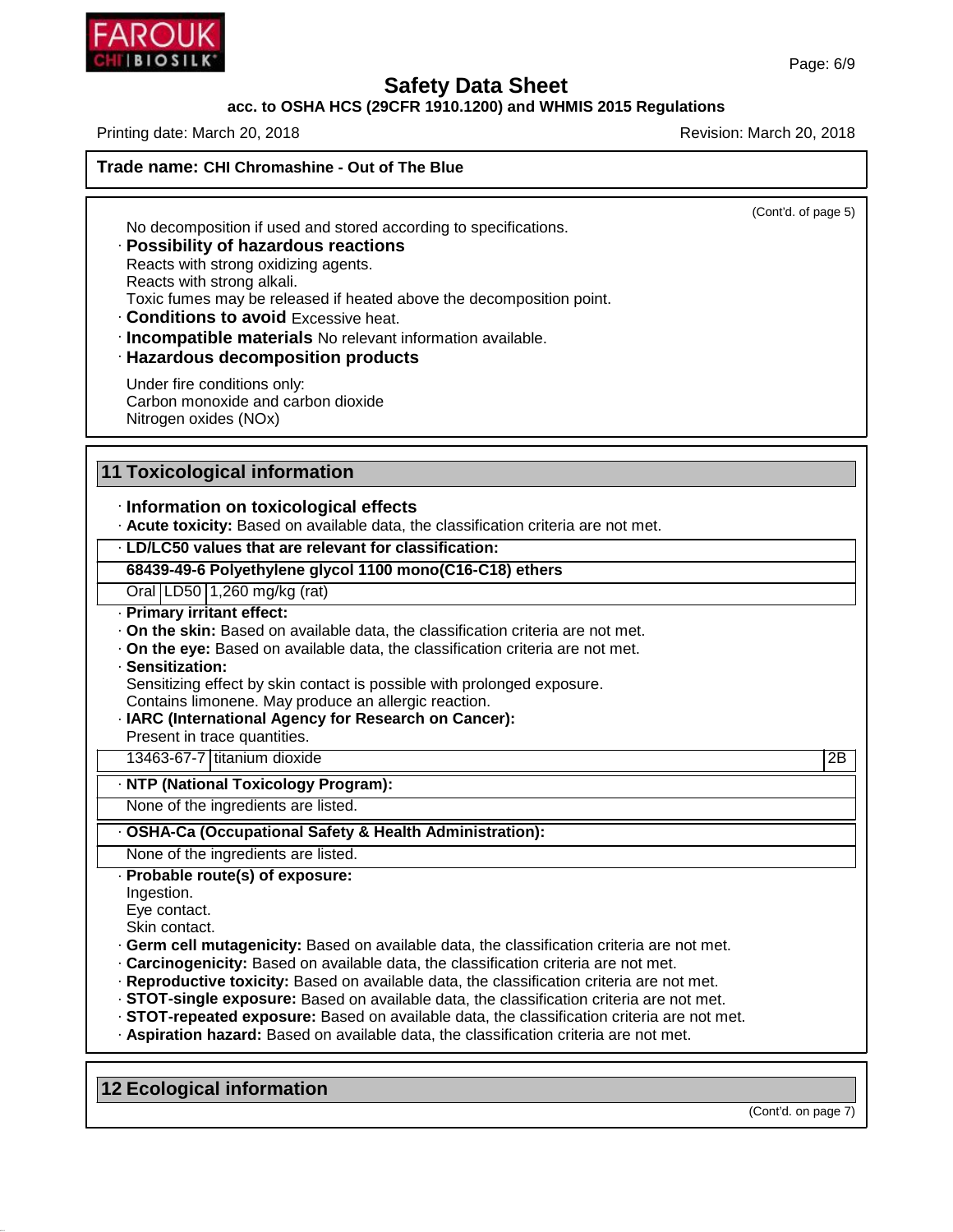

 $\overline{\phantom{a}}$ 

# **Safety Data Sheet**

## **acc. to OSHA HCS (29CFR 1910.1200) and WHMIS 2015 Regulations**

Printing date: March 20, 2018 **Printing date: March 20, 2018** 

| The product contains materials that are harmful to the environment.<br>68439-49-6 Polyethylene glycol 1100 mono(C16-C18) ethers<br>0.5 mg/l (zebra fish)<br>· Persistence and degradability No relevant information available.<br>· Bioaccumulative potential: No relevant information available.<br>· Mobility in soil: No relevant information available.<br>· Additional ecological information<br>· General notes:<br>Due to available data on eliminability/decomposition and bioaccumulation potential prolonged term<br>damage of the environment can not be excluded.<br>· Results of PBT and vPvB assessment<br>· PBT: Not applicable.<br>. Other adverse effects No relevant information available.<br><b>13 Disposal considerations</b><br>· Waste treatment methods<br>Smaller quantities can be disposed of with household waste.<br>Small amounts may be diluted with plenty of water and washed away. Dispose of bigger amounts in<br>accordance with Local Authority requirements.<br>The user of this material has the responsibility to dispose of unused material, residues and containers in<br>compliance with all relevant local, state and federal laws and regulations regarding treatment, storage and<br>disposal for hazardous and nonhazardous wastes.<br>· Uncleaned packagings<br>· Recommendation: Disposal must be made according to official regulations.<br>Not regulated.<br>Not regulated.<br>Not regulated.<br>· Packing group |                                                           |                     |
|---------------------------------------------------------------------------------------------------------------------------------------------------------------------------------------------------------------------------------------------------------------------------------------------------------------------------------------------------------------------------------------------------------------------------------------------------------------------------------------------------------------------------------------------------------------------------------------------------------------------------------------------------------------------------------------------------------------------------------------------------------------------------------------------------------------------------------------------------------------------------------------------------------------------------------------------------------------------------------------------------------------------------------------------------------------------------------------------------------------------------------------------------------------------------------------------------------------------------------------------------------------------------------------------------------------------------------------------------------------------------------------------------------------------------------------------------------------------|-----------------------------------------------------------|---------------------|
|                                                                                                                                                                                                                                                                                                                                                                                                                                                                                                                                                                                                                                                                                                                                                                                                                                                                                                                                                                                                                                                                                                                                                                                                                                                                                                                                                                                                                                                                     |                                                           | (Cont'd. of page 6) |
|                                                                                                                                                                                                                                                                                                                                                                                                                                                                                                                                                                                                                                                                                                                                                                                                                                                                                                                                                                                                                                                                                                                                                                                                                                                                                                                                                                                                                                                                     | · Toxicity                                                |                     |
|                                                                                                                                                                                                                                                                                                                                                                                                                                                                                                                                                                                                                                                                                                                                                                                                                                                                                                                                                                                                                                                                                                                                                                                                                                                                                                                                                                                                                                                                     | · Aquatic toxicity                                        |                     |
|                                                                                                                                                                                                                                                                                                                                                                                                                                                                                                                                                                                                                                                                                                                                                                                                                                                                                                                                                                                                                                                                                                                                                                                                                                                                                                                                                                                                                                                                     |                                                           |                     |
|                                                                                                                                                                                                                                                                                                                                                                                                                                                                                                                                                                                                                                                                                                                                                                                                                                                                                                                                                                                                                                                                                                                                                                                                                                                                                                                                                                                                                                                                     |                                                           |                     |
|                                                                                                                                                                                                                                                                                                                                                                                                                                                                                                                                                                                                                                                                                                                                                                                                                                                                                                                                                                                                                                                                                                                                                                                                                                                                                                                                                                                                                                                                     | LC50                                                      |                     |
|                                                                                                                                                                                                                                                                                                                                                                                                                                                                                                                                                                                                                                                                                                                                                                                                                                                                                                                                                                                                                                                                                                                                                                                                                                                                                                                                                                                                                                                                     | 74578-10-2 HC Blue No. 15                                 |                     |
|                                                                                                                                                                                                                                                                                                                                                                                                                                                                                                                                                                                                                                                                                                                                                                                                                                                                                                                                                                                                                                                                                                                                                                                                                                                                                                                                                                                                                                                                     | $LC50/96h$ <1 mg/l (fish)                                 |                     |
|                                                                                                                                                                                                                                                                                                                                                                                                                                                                                                                                                                                                                                                                                                                                                                                                                                                                                                                                                                                                                                                                                                                                                                                                                                                                                                                                                                                                                                                                     |                                                           |                     |
|                                                                                                                                                                                                                                                                                                                                                                                                                                                                                                                                                                                                                                                                                                                                                                                                                                                                                                                                                                                                                                                                                                                                                                                                                                                                                                                                                                                                                                                                     |                                                           |                     |
|                                                                                                                                                                                                                                                                                                                                                                                                                                                                                                                                                                                                                                                                                                                                                                                                                                                                                                                                                                                                                                                                                                                                                                                                                                                                                                                                                                                                                                                                     |                                                           |                     |
|                                                                                                                                                                                                                                                                                                                                                                                                                                                                                                                                                                                                                                                                                                                                                                                                                                                                                                                                                                                                                                                                                                                                                                                                                                                                                                                                                                                                                                                                     |                                                           |                     |
|                                                                                                                                                                                                                                                                                                                                                                                                                                                                                                                                                                                                                                                                                                                                                                                                                                                                                                                                                                                                                                                                                                                                                                                                                                                                                                                                                                                                                                                                     |                                                           |                     |
|                                                                                                                                                                                                                                                                                                                                                                                                                                                                                                                                                                                                                                                                                                                                                                                                                                                                                                                                                                                                                                                                                                                                                                                                                                                                                                                                                                                                                                                                     |                                                           |                     |
|                                                                                                                                                                                                                                                                                                                                                                                                                                                                                                                                                                                                                                                                                                                                                                                                                                                                                                                                                                                                                                                                                                                                                                                                                                                                                                                                                                                                                                                                     |                                                           |                     |
|                                                                                                                                                                                                                                                                                                                                                                                                                                                                                                                                                                                                                                                                                                                                                                                                                                                                                                                                                                                                                                                                                                                                                                                                                                                                                                                                                                                                                                                                     |                                                           |                     |
|                                                                                                                                                                                                                                                                                                                                                                                                                                                                                                                                                                                                                                                                                                                                                                                                                                                                                                                                                                                                                                                                                                                                                                                                                                                                                                                                                                                                                                                                     | · vPvB: Not applicable.                                   |                     |
|                                                                                                                                                                                                                                                                                                                                                                                                                                                                                                                                                                                                                                                                                                                                                                                                                                                                                                                                                                                                                                                                                                                                                                                                                                                                                                                                                                                                                                                                     |                                                           |                     |
|                                                                                                                                                                                                                                                                                                                                                                                                                                                                                                                                                                                                                                                                                                                                                                                                                                                                                                                                                                                                                                                                                                                                                                                                                                                                                                                                                                                                                                                                     |                                                           |                     |
|                                                                                                                                                                                                                                                                                                                                                                                                                                                                                                                                                                                                                                                                                                                                                                                                                                                                                                                                                                                                                                                                                                                                                                                                                                                                                                                                                                                                                                                                     |                                                           |                     |
|                                                                                                                                                                                                                                                                                                                                                                                                                                                                                                                                                                                                                                                                                                                                                                                                                                                                                                                                                                                                                                                                                                                                                                                                                                                                                                                                                                                                                                                                     | · Recommendation:                                         |                     |
|                                                                                                                                                                                                                                                                                                                                                                                                                                                                                                                                                                                                                                                                                                                                                                                                                                                                                                                                                                                                                                                                                                                                                                                                                                                                                                                                                                                                                                                                     |                                                           |                     |
|                                                                                                                                                                                                                                                                                                                                                                                                                                                                                                                                                                                                                                                                                                                                                                                                                                                                                                                                                                                                                                                                                                                                                                                                                                                                                                                                                                                                                                                                     |                                                           |                     |
|                                                                                                                                                                                                                                                                                                                                                                                                                                                                                                                                                                                                                                                                                                                                                                                                                                                                                                                                                                                                                                                                                                                                                                                                                                                                                                                                                                                                                                                                     | <b>14 Transport information</b>                           |                     |
|                                                                                                                                                                                                                                                                                                                                                                                                                                                                                                                                                                                                                                                                                                                                                                                                                                                                                                                                                                                                                                                                                                                                                                                                                                                                                                                                                                                                                                                                     | · UN-Number                                               |                     |
|                                                                                                                                                                                                                                                                                                                                                                                                                                                                                                                                                                                                                                                                                                                                                                                                                                                                                                                                                                                                                                                                                                                                                                                                                                                                                                                                                                                                                                                                     | · DOT, ADR, IMDG, IATA                                    |                     |
|                                                                                                                                                                                                                                                                                                                                                                                                                                                                                                                                                                                                                                                                                                                                                                                                                                                                                                                                                                                                                                                                                                                                                                                                                                                                                                                                                                                                                                                                     |                                                           |                     |
|                                                                                                                                                                                                                                                                                                                                                                                                                                                                                                                                                                                                                                                                                                                                                                                                                                                                                                                                                                                                                                                                                                                                                                                                                                                                                                                                                                                                                                                                     | $\cdot$ UN proper shipping name<br>· DOT, ADR, IMDG, IATA |                     |
|                                                                                                                                                                                                                                                                                                                                                                                                                                                                                                                                                                                                                                                                                                                                                                                                                                                                                                                                                                                                                                                                                                                                                                                                                                                                                                                                                                                                                                                                     |                                                           |                     |
|                                                                                                                                                                                                                                                                                                                                                                                                                                                                                                                                                                                                                                                                                                                                                                                                                                                                                                                                                                                                                                                                                                                                                                                                                                                                                                                                                                                                                                                                     | · Transport hazard class(es)                              |                     |
|                                                                                                                                                                                                                                                                                                                                                                                                                                                                                                                                                                                                                                                                                                                                                                                                                                                                                                                                                                                                                                                                                                                                                                                                                                                                                                                                                                                                                                                                     | · DOT, ADR, IMDG, IATA                                    |                     |
|                                                                                                                                                                                                                                                                                                                                                                                                                                                                                                                                                                                                                                                                                                                                                                                                                                                                                                                                                                                                                                                                                                                                                                                                                                                                                                                                                                                                                                                                     | · Class                                                   |                     |
| (Cont'd. on page 8)                                                                                                                                                                                                                                                                                                                                                                                                                                                                                                                                                                                                                                                                                                                                                                                                                                                                                                                                                                                                                                                                                                                                                                                                                                                                                                                                                                                                                                                 |                                                           |                     |



46.1.6.1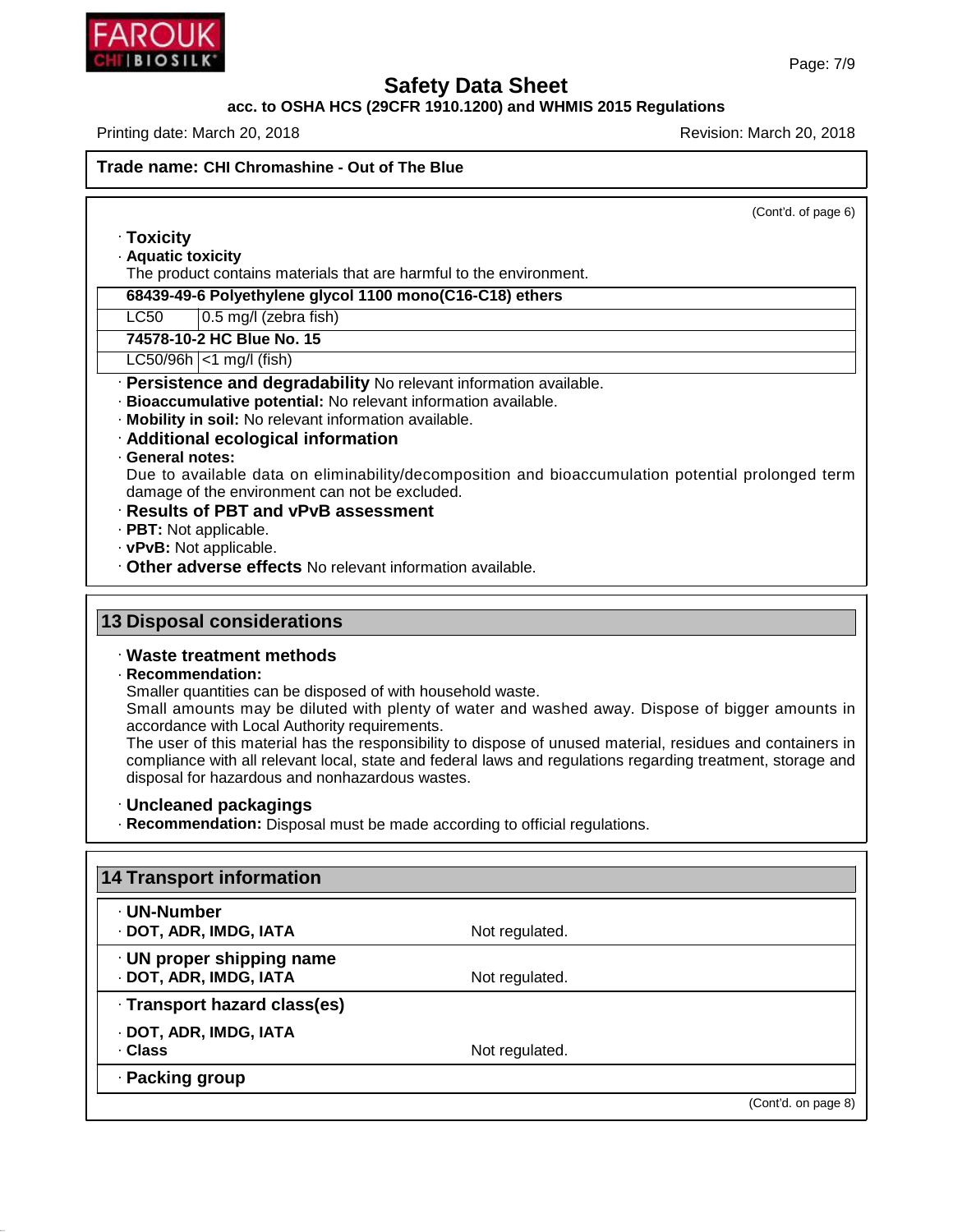

#### **acc. to OSHA HCS (29CFR 1910.1200) and WHMIS 2015 Regulations**

Printing date: March 20, 2018 **Printing date: March 20, 2018** Revision: March 20, 2018

**Trade name: CHI Chromashine - Out of The Blue**

(Cont'd. of page 7) · **DOT, ADR, IMDG, IATA** Not regulated. · **Environmental hazards** · **Marine pollutant:** No · **Special precautions for user** Not applicable. · **Transport in bulk according to Annex II of MARPOL73/78** and the IBC Code Not applicable.

**15 Regulatory information**

· **Safety, health and environmental regulations/legislation specific for the substance or mixture**

- · **United States (USA)**
- · **SARA**

· **Section 302 (extremely hazardous substances):**

None of the ingredients are listed.

· **Section 355 (extremely hazardous substances):**

None of the ingredients are listed.

· **Section 313 (Specific toxic chemical listings):**

None of the ingredients are listed.

· **TSCA (Toxic Substances Control Act)**

All ingredients are listed.

· **Proposition 65 (California)**

· **Chemicals known to cause cancer:**

Reference to titanium dioxide is based on unbound respirable particles and is not generally applicable to product as supplied.

13463-67-7 titanium dioxide

· **Chemicals known to cause reproductive toxicity for females:**

None of the ingredients are listed.

· **Chemicals known to cause reproductive toxicity for males:**

None of the ingredients are listed.

· **Chemicals known to cause developmental toxicity:**

None of the ingredients are listed.

· **EPA (Environmental Protection Agency):**

None of the ingredients are listed.

· **IARC (International Agency for Research on Cancer):**

Present in trace quantities.

13463-67-7 titanium dioxide 2B

· **NIOSH-Ca (National Institute for Occupational Safety and Health):**

Present in trace quantities.

46.1.6.1

13463-67-7 titanium dioxide

(Cont'd. on page 9)